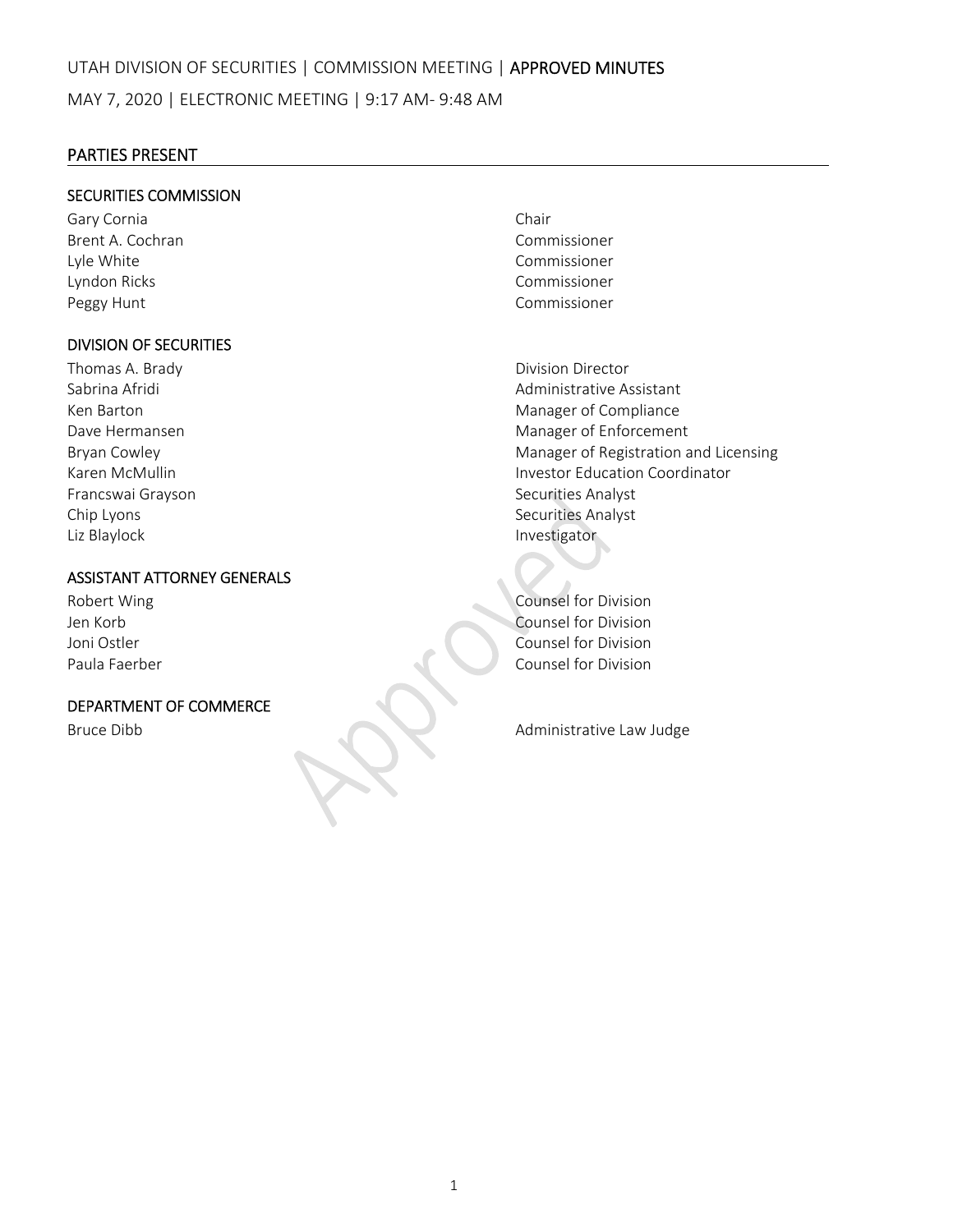## UTAH DIVISION OF SECURITIES | COMMISSION MEETING | APPROVED MINUTES

MAY 7, 2020 | ELECTRONIC MEETING | 9:17 AM‐ 9:48 AM

## WELCOME AND CALL TO ORDER **1999 THE SERVICE OF A SERVICE AND SERVICE OF A SERVICE OF A SERVICE OF A SERVICE OF A**

Meeting commenced. The state of the state of the state of the state of the Shair Gary Cornia

## APPROVAL OF MINUTES **BUT A RELATIVE STATES AND A RELATIVE STATES AND RELATIVE STATES AND RELATIVE STATES AND RELATIVE STATES AND RELATIVE STATES AND RELATIVE STATES AND RELATIVE STATES AND RELATIVE STATES AND RELATIVE STAT**

Commissioner Brent Cochran made a motion to approve the Minutes and Commissioner Lyndon Ricks seconded the motion.

 $\checkmark$  The motion was approved unanimously.

## DIRECTOR'S REPORT THOMAS A. BRADY

## COVID‐19 Update

Director Brady began his report by discussing how the Division has been addressing the pandemic. All division employees have been authorized to telework fulltime and come to the office as needed until further notice. The Department and management are working together to make sure employees have the proper technological tools, such as laptops. There has not been a significant disruption in productivity but given the high demand, laptops are backordered. The Division staff have been teleworking for the past couple of months and are handling the transition well. In the event employees come into the office, the Department and the staff have been practicing social distancing and wearing masks in public areas. As the State of Utah has transitioned into the *orange phase,* the Division has notified the industry that the building is closed to the public. A date has not yet been provided on when the building will be open to the public but Director Brady anticipates it will be in a month or so. Director Brady concluded his report by explaining how COVID-19 has impacted the Division's work product and how the Division is proactively responding. The Division anticipates an increase in complaints that are COVID‐19 related. Thus, the Division is working with North American Securities Administrators Association (NASAA) on a task force to help stop COVID‐19 related scams.

## SECTION REPORTS

## COMPLIANCE KEN BARTON

## 2020 Year‐to‐date Exam Statistics

Ken Barton began the Compliance report by explaining exams related to securities licensed entities as well as agents: The total YTD exams Compliance completed for 2020 is 14 – Mr. Barton explained the exams as follows:

- $-13$  compliance examinations, 12 of which were for-cause and opened as a result of an investor complaint or Regulatory Agency Referral. The for‐cause exams YTD are very high and these exams take priority over routine exams. Compliance is working on 2019 exams that involved two large nation-wide schemes. Mr. Barton hopes the Compliance section concludes 2019 exams so they're able to work on routine exams during the second half of the current year.
- $-1$  Investment Adviser Licensing approval exam.

# ENFORCEMENT DAVE HERMANSEN

## **Complaints**

Mr. Hermansen began the Enforcement report by explaining the number of outstanding complaints that are not being investigated have dropped from the forties to mid-twenties. Mr. Hermansen described how complaints are currently at a steady flow but anticipates a rise within a couple of months, due to the economic effects of COVID‐19.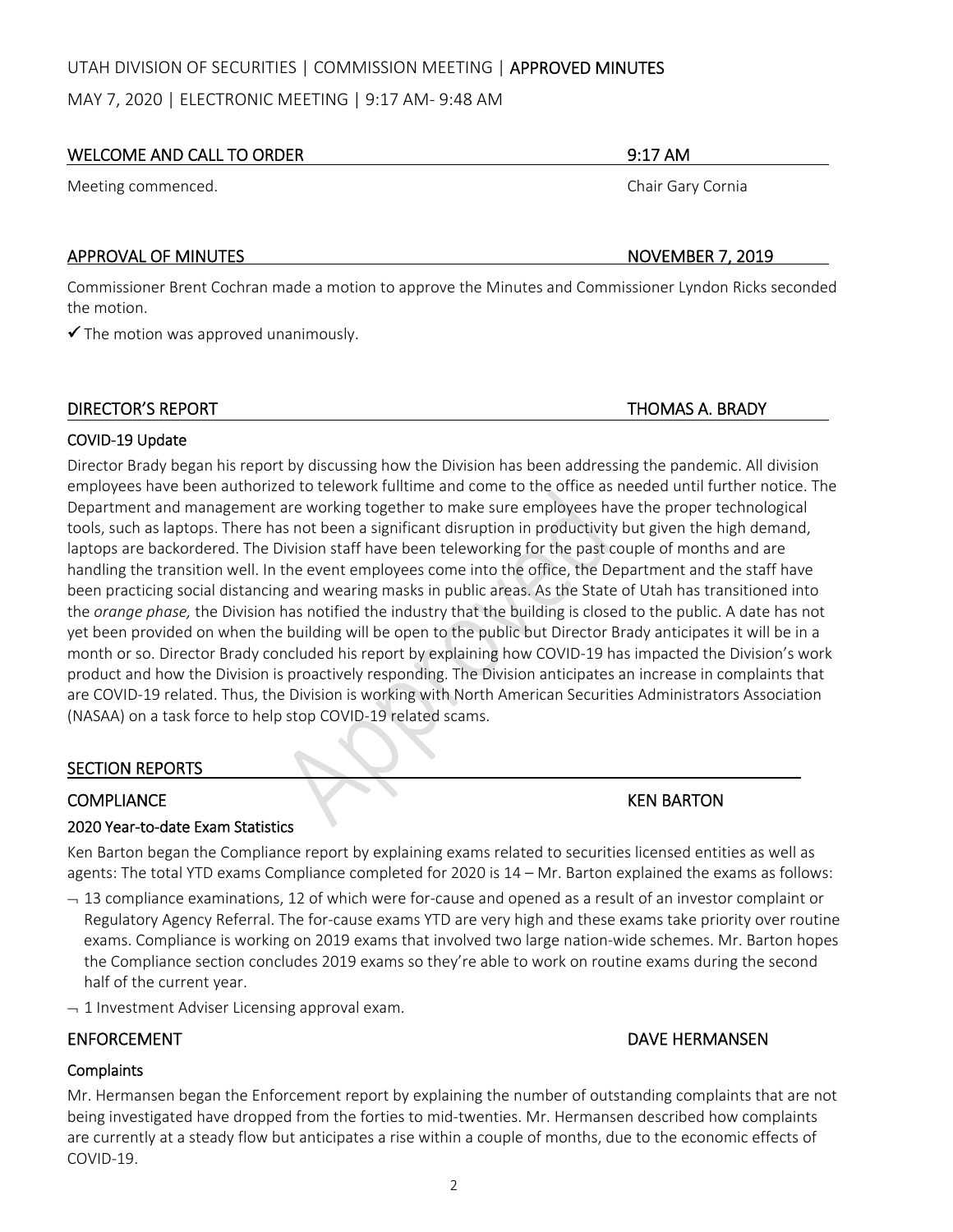# MAY 7, 2020 | ELECTRONIC MEETING | 9:17 AM‐ 9:48 AM

 $-51$  cases are under currently under investigation.

## Administrative Actions

Mr. Hermansen then discussed the status of Administrative Actions as follows:

- $-$  5-7 Orders to Show Cause are currently in the drafting stage.
- $-$  5 Orders to Show Cause have been issued since the last Commission Meeting.

# Criminal Actions

Mr. Hermansen discussed how COVID‐19 has impacted Enforcement criminal actions as all court appearances have been postponed until further notice such as: trials, preliminary hearings, and sentencings. For example, Rust Rare Coin, one of the larger cases, was scheduled to be a two-week trial in May but has been postponed.

 $-1$  case has been screened for criminal prosecution and Mr. Hermansen anticipates 2-3 more cases to be screened within the next couple of months.

# INVESTOR EDUCATION KAREN MCMULLIN

## Events

Ms. McMullin began the Investor Education report by providing an update for events, which have either been canceled, postponed, or rescheduled due to the COVID‐19 pandemic and social distancing restrictions. The events are as follows:

- $\rightarrow$  Women in the Money conference was postponed. The event sponsors: Utah Financial Empowerment Coalition and the Utah Office of the State Treasurer, may reschedule the event for fall of 2020.
- AARP rescheduled the 2020 Real Possibilities University events for: September 28, 2020, in Layton, October 6, 2020, in St. George and October 20, 2020, in Sandy.

## REGISTRATION AND LICENSING **BRYAN COWLEY**

Mr. Cowley began the Registration and Licensing report by providing an update on how COVID‐19 has impacted the industry and what they're doing to mitigate disruption in the licensing process. Mr. Cowley explained how getting would‐be licensees through FINRA's exam process has been problematic due to COVID‐19. Prometric testing centers have been shut down since the middle of March and broker-dealers have seen an increase in phone traffic due to the closure of their brick and mortar retail brokerages. Everything has transitioned to phone and online, also known as click and mortar. FINRA announced it is testing an online proctored exam functionality which it expects to launch on a limited basis in the near future. FINRA will begin with the: SIE, 6, 7, 63, 66 and expand their offerings within the next month or so. Prometric planned on reopening on May 1, 2020, which Mr. Cowley believes should help relieve the bottleneck. There have been a few broker‐dealers that wanted the states to consider promulgating a temporary license program for persons who submitted a Form U4 but had not taken and passed the requisite qualification exams. Based on Prometric reopening and FINRA's online proctored exam functionality, Mr. Cowley believes a temporary licensing program is currently unnecessary.

# EDUCATION AND TRAINING FUND REPORT **BRYAN COWLEY**

Commissioner Brent Cochran made a motion to approve the report and Commissioner White and Commissioner Hunt seconded the motion.

 $\checkmark$  With discussion, the Commission approved the Education and Training Fund (i.e. budget) unanimously.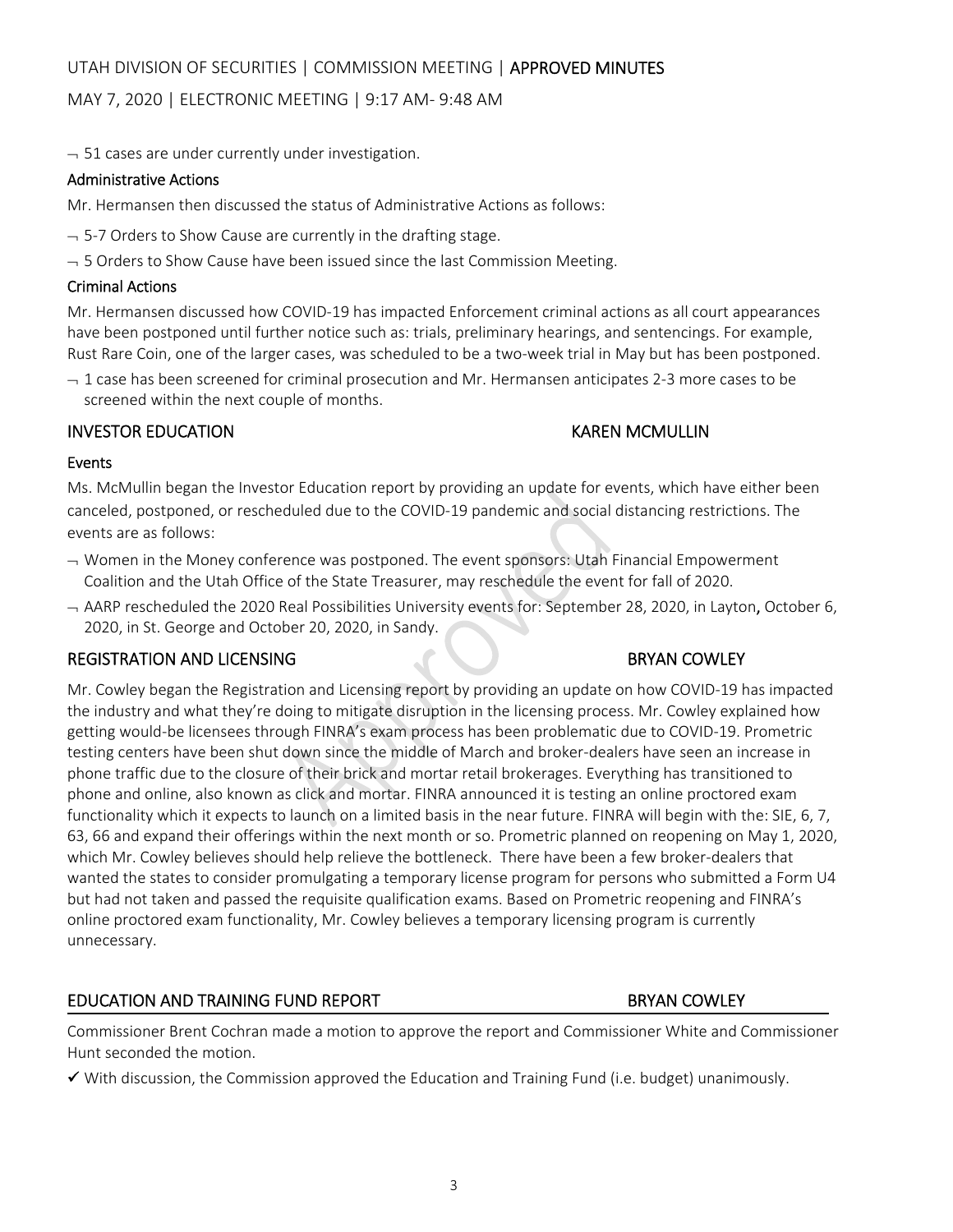## UTAH DIVISION OF SECURITIES | COMMISSION MEETING | APPROVED MINUTES

MAY 7, 2020 | ELECTRONIC MEETING | 9:17 AM‐ 9:48 AM

## CONSIDERATION AND APPROVAL OF PROPOSED ORDERS

## In the matter of: Ryan L. Farr | SD-17-0025

### Stipulation and Consent Order | Presenter: Francswai Grayson

Mr. Farr agreed to the Proposed Order and under this Order, Mr. Farr neither admits nor denies the Division's Findings of Facts and Conclusions of Law. Mr. Farr agrees to cease and desist from violating the Act and comply with the requirement of the Act in all future business in this state. Mr. Farr agrees to be barred from associating with any broker-dealer or investment adviser licensed in Utah; from acting as an agent for any issuer soliciting investor funds in the state of Utah; and from being licensed in any capacity in the securities industry in Utah. Under this Order, Mr. Farr agrees to pay a total fine of \$6,000 to the Division pursuant to the terms set forth in paragraph 51.

Commissioner Cochran made a motion to approve the Order and Commissioner Ricks seconded the motion. Commissioner Hunt made a note for the record that she will abstain from the approval as she has recently joined a new law firm and has not run a conflict check, yet.

 $\checkmark$  With discussion from Commissioner Hunt, the Commission approved the Order.

## In the matter of: Benjamin D. Williams | SD‐17‐0028

## Stipulation and Consent Order | Presenter: Francswai Grayson

Mr. Williams agreed to the Proposed Order and under this Order Mr. Williams neither admits nor denies the Division's Findings of Facts and Conclusions of Law. Mr. Williams agrees to cease and desist from violating the Act and comply with the requirements of the Act in all future business in the state of Utah. Mr. Williams agrees to be barred from associating with any broker‐dealer or investment adviser licensed in Utah; from acting as an agent for any issuer soliciting investor funds in the state of Utah; and from being licensed in any capacity in the securities industry in Utah. Under this Order, Mr. Williams agrees to pay a total fine of, \$13,000 to the Division pursuant to the terms set forth in paragraph 100.

Commissioner White made a motion to approve the Order and Commissioner Ricks seconded the motion. Commissioner Hunt made a note for the record that she will abstain from the approval as she has recently joined a new law firm and has not run a conflict check, yet.

 $\checkmark$  With discussion from Commissioner Hunt, the Commission approved the Order.

## MOTION TO ADJOURN **BEEN SERVED ASSESSED A** SERVED AS A SERVED AS A SERVED AS A SERVED AS A SERVED AS A SERVED AS

Chairman Cornia, called for a motion to adjourn the meeting. Commissioner White made the motion and Commissioner Cochran seconded the motion.

 $\checkmark$  The Commission unanimously voted to adjourn the meeting.

The next scheduled Securities Commission meeting is on, August 6<sup>th</sup> and 7<sup>th</sup>, 2020 at 9:00 AM (both days).